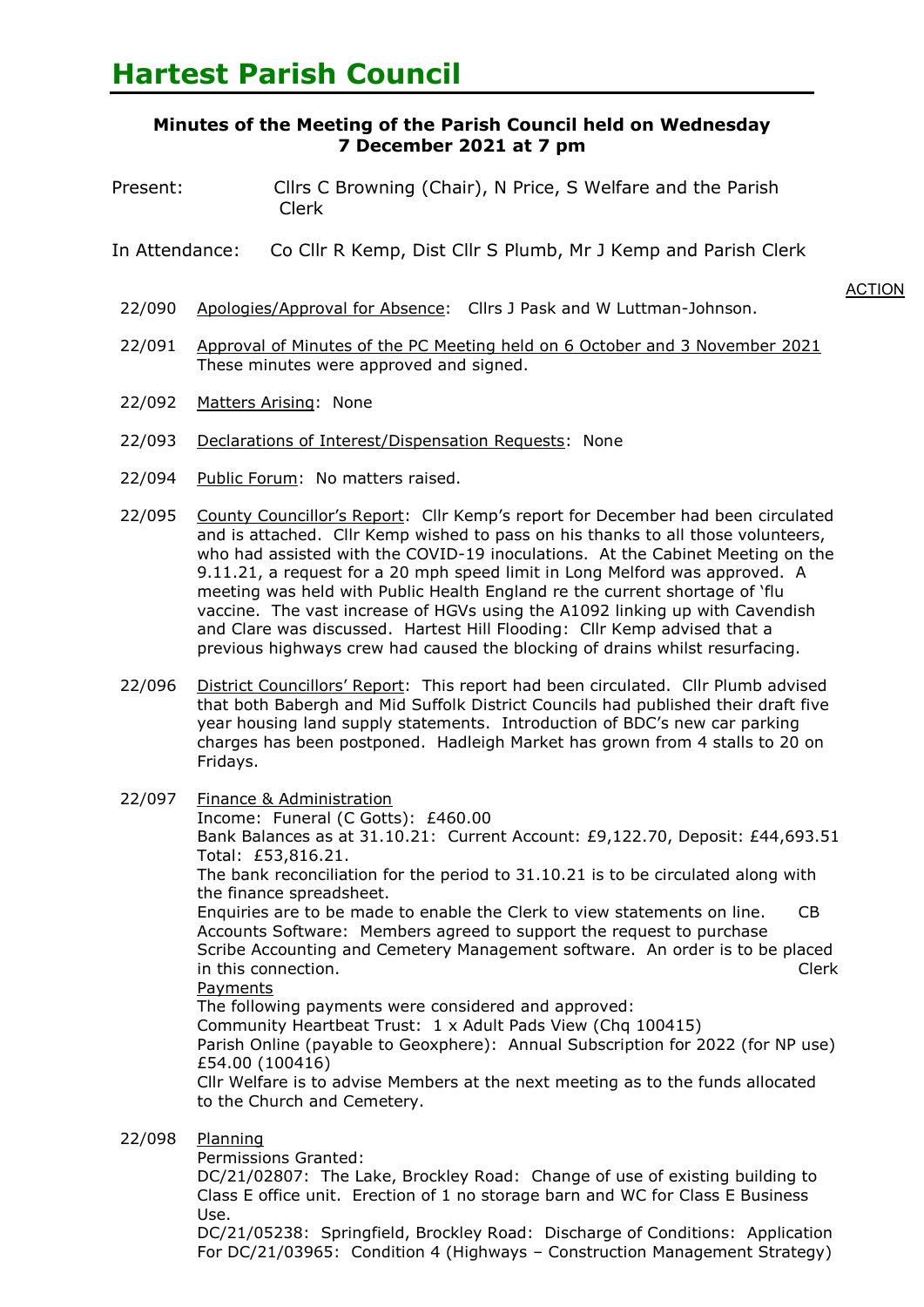DC/21/04410: The Surgery, The Row: Discharge of Conditions Application for DC/20/03523: Condition 4 (Surface Water Discharge Prevention), Condition 6 (Construction Management), Condition 7 (Agreement of Materials) and Condition 8 (Fenestration).

DC/21/06232: Tebbit, The Row: Erection of single storey linked rear extension, replacement windows and doors, insertion of new dormer window. Replace thatched roof. Widen pedestrian gateway and repairs to boundary wall. DC/21/06233: Tebbit, the Row: Application for Listed Building Consent – Erection of single storey linked rear extension, replacement window and doors, insertion of new dormer window. Replace thatched roof. Widen pedestrian gateway and repairs to boundary wall. Internal works as detailed in the Design A Access and Heritage Statement.

DC/21/04761: Tandem House, Hartest Hill: Application for Listed Building Consent: Erection of single storey rear/side extension (following demolition of existing extension), construction of garden wall (following demolition of existing wall), internal and external alterations as detailed in the Design, Access and Heritage Statement.

DC/21/04757: Tandem House, Hartest Hill: Erection of single storey rear/side extension (following demolition of existing extension), construction of garden wall (following demolition of existing wall) and external alterations as detailed in the Design Access and Heritage Statement.

Withdrawn Applications: None

22/099 New Planning Applications:

> DC/21/05643: Nursery Bungalow, Poorhouse Hill, Cross Green: Felling of 39 no large Conifer surrounding house at risk of damaging property. DC/21/05528: The Surgery, The Row: Application under s73a to vary or for Removal of Conditions following grant of planning permission DC/20/03523 Dated 29.10.20: Conversion of a redundant Doctors' Surgery to 1 no Dwelling; Front canopied porch, insertion of rooflight and erection of side extension, boundary fence. Town & Country Planning Act 1990 – to vary Condition 9 (Screen Walls & Fences) amended wording to condition as per application form. Members agreed to support the aforementioned applications. Clerk

## Other Planning Matters:

Affordable (or Community Led) Housing:

Ralph Carpenter is to contact Ian Poole in order to ascertain how much he would charge in respect of the next Neighbourhood Plan stage, as the grants awarded had been exhausted. It was felt that, to await BDC's action in this connection, would cause momentum to be lost. Mr Clarke hoped to present this information to the next PC meeting.

Mr Clarke is to speak to Paul Bryant at BDC with regard to ascertaining the correct 'Call for Sites' procedure. It was also suggested that a new AH Group be formed and that contact with a BDC Housing Enabling Officer be established. RC

#### 22/100 Green, Cemetery and Churchyard

Members agreed to cover the installation cost of the new memorial 'Jack's Bench'. Green: It was agreed that the use of the footpath to Clarkes butchers by residential vehicles would be monitored.

Members were happy to confirm the purchase of a Christmas Tree for erection on the Green (for a sum similar to last year (£250).

Various Litter Bins and Benches on the Green: Proposals awaited. MW Notice on Cemetery Gates: It was noted that this is out of date; to be replaced. en de la construction de la construction de la construction de la construction de la construction de la constr

## **Cemetery**

Cremated Remains: Discussions had previously been held re the location of these. Mr Ian Leigh had kindly provided a scaled plan in this connection, which was approved by Members. Action to be arranged in this regard.  $JP$ Fees: Members felt that the Fees were now due for revision. A recommendation in this regard is to be provided for Members' consideration. Clerk

Churchyard: Pollarding of the Sycamores was carried out on 1 December. It was agreed that the PC would reimburse the PCC for the cost of this work by means of a formal grant. The same state of the control of the clerk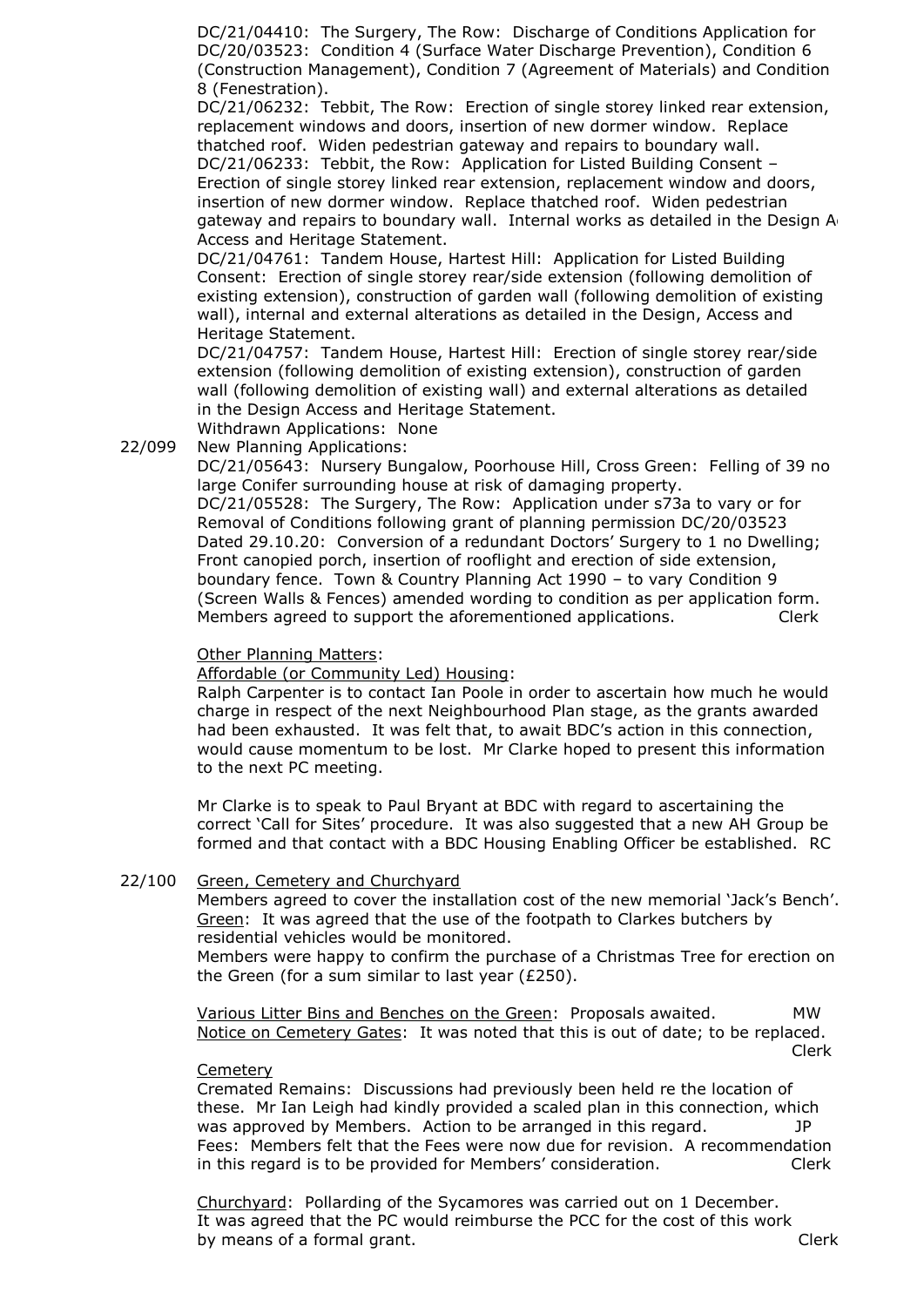- 22/101 War Memorial Cleaning: Quotations awaited. War Memorial Cleaning: Quotations awaited.
- 22/102 Communications: All in order Website: 2022 Meetings Schedule had been placed on website.
- 22/103 Footpaths/Highways Parsons Walk: SCC expediting quotations to raise footpath level. Smithbrooke Lane: Update being sought from SCC. The Clerk Clerk

### **Highways**

Following discussion as to possible solutions to the speeding traffic problem through the village, it was agreed to seek the provision of a temporary speed monitor on the road through the village (A1066).

- 22/104 Date of the Next Meeting: Wednesday 5 January 2022 at 7 p.m. in the Institute.
- 22/105 The meeting closed at 2045 hours.

Approved at the PC Meeting held on 5 January 2022